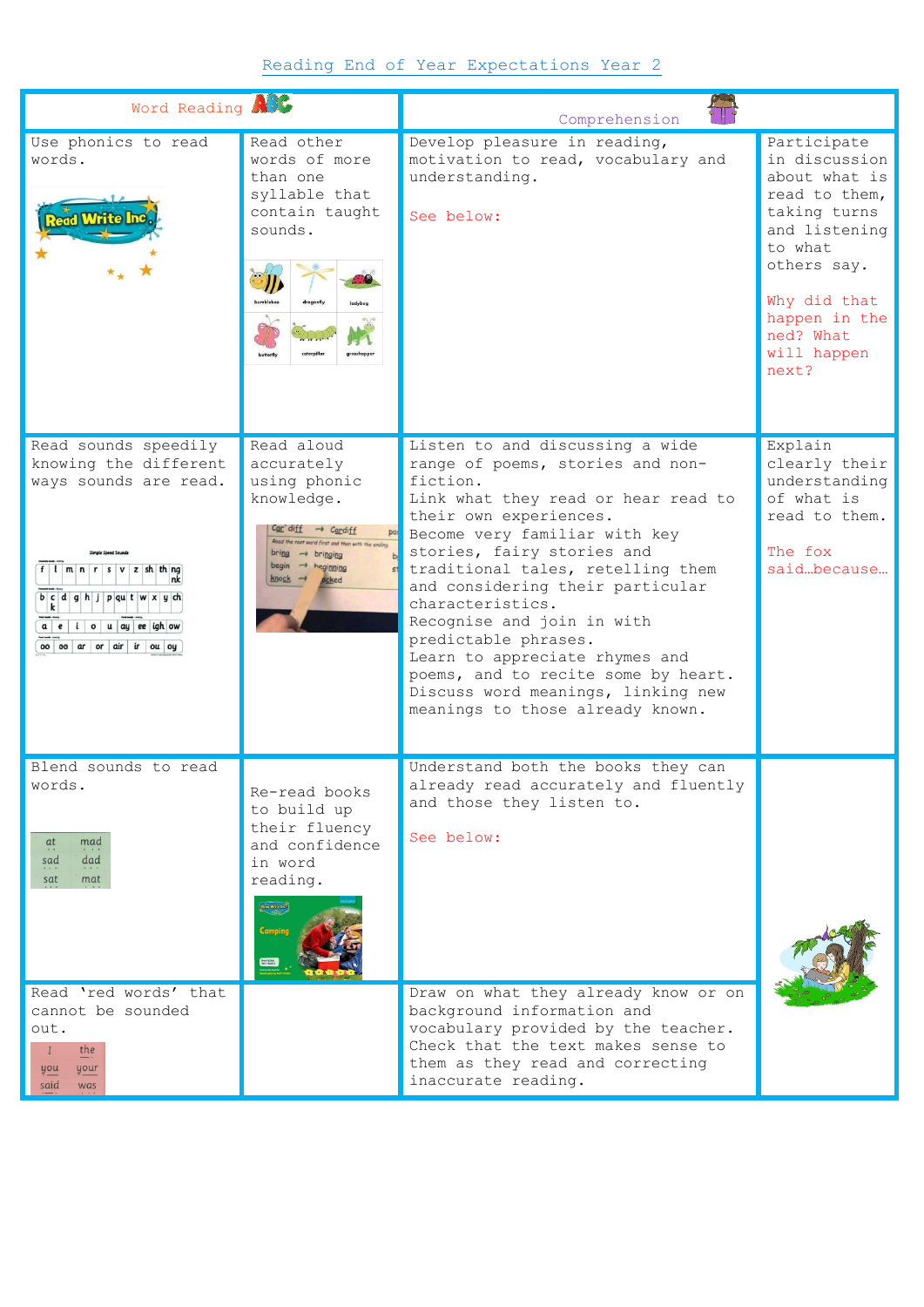Read words containing taught sounds and  $-s$ ,  $-es$ , –ing, –ed, –er and –est endings.



Discuss the significance of the title and events. Make inferences on the basis of what is being said and done. Predict what might happen on the basis of what has been read so far.

Website links

- [https://www.gov.uk/government/publications/national-curriculum-in-england-english-programmes-of](https://www.gov.uk/government/publications/national-curriculum-in-england-english-programmes-of-study/national-curriculum-in-england-english-programmes-of-study)[study/national-curriculum-in-england-english-programmes-of-study](https://www.gov.uk/government/publications/national-curriculum-in-england-english-programmes-of-study/national-curriculum-in-england-english-programmes-of-study)
- http://www.ruthmiskin.com/en/read-write-inc-programmes/

## Activities

- Reading road signs, street names etc.
- Reading books at bedtime.
- Reading a book and then predicting the ending as a game.
- Reading magazines, recipe books and newspapers.
- Reading information on a website/the internet.
- Reading a a book and then writing down questions to ask a family member.
- Finding as many different words in the environment with one sound.

## Useful websites

- [http://www.bbc.co.uk/schools/websites/4\\_11/site/literacy.shtml](http://www.bbc.co.uk/schools/websites/4_11/site/literacy.shtml)
- <http://www.readingrockets.org/>
- <http://www.starfall.com/>
- <http://www.phonicsplay.co.uk/freeIndex.htm>
- http://www.education.com/games/reading/phonics/